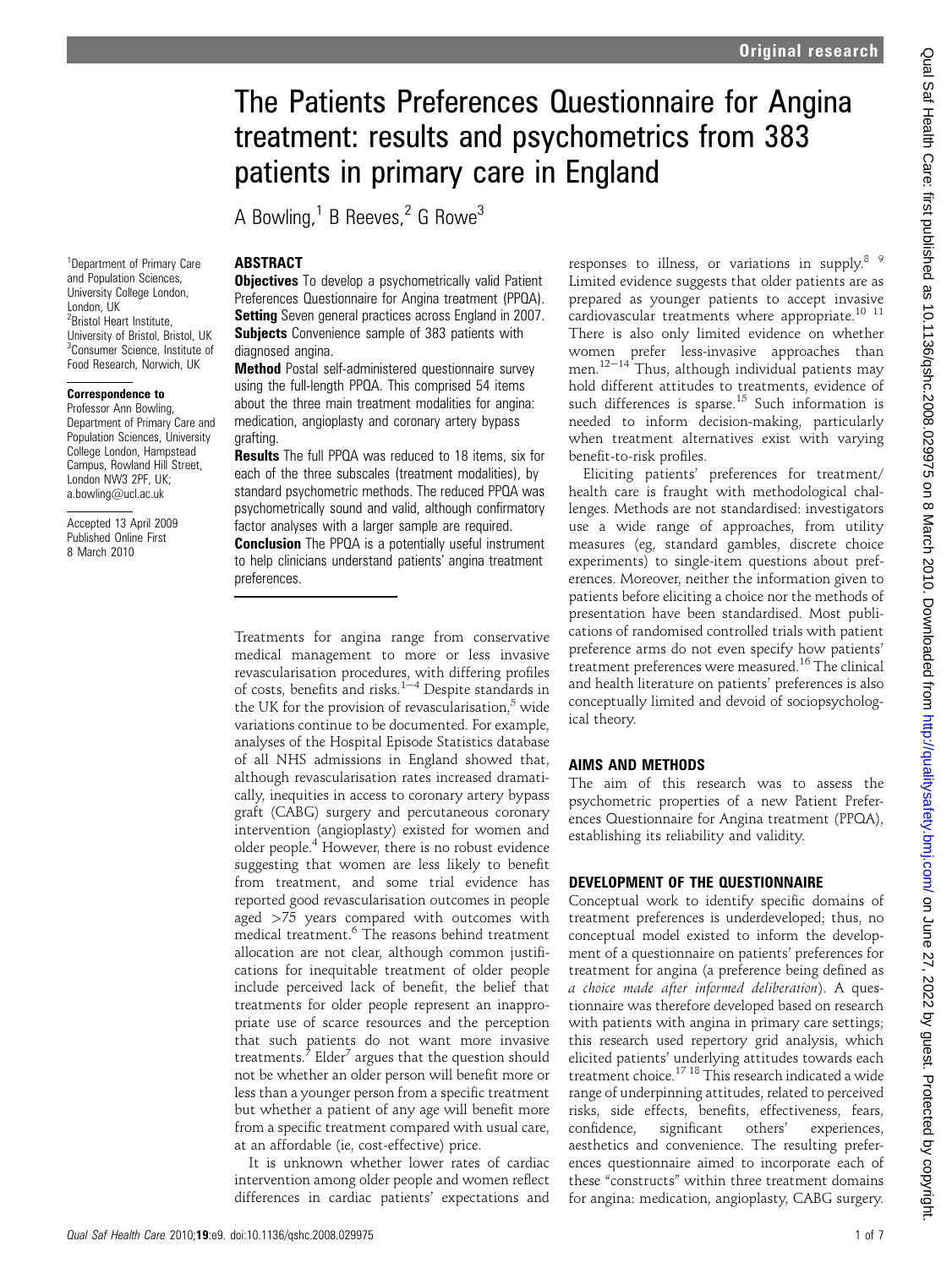# Box 1 Original, full-length patients preferences questionnaire *(bold items form the final three subscales)*

# Medication items  $(n=16)$ :

- 1. Medication would be good to control symptoms
- 4. The side effects of medication are worse than those from angioplasty
- 5. I prefer medication as it's easy even if it's less effective than surgery
- 8. Having to carry medication when outside the home would be troublesome
- 10. I'm constantly afraid of forgetting my medication
- 16. With medication, the side effects are often worse than the condition
- 21. I like to be in control of my own medication
- 26. Taking medication would be a real hassle
- 31. Medication doesn't really solve the problem
- 37. Organising regular prescriptions with any medication can be a nuisance
- 38. Medication is not usually very risky
- 41. It's easy to get used to most medication
- 44. The side effects of medication are worse than those from surgery
- 48. Most medication is very difficult to understand
- 50. I prefer medication even if it is less effective than angioplasty
- 54. Medication would help me to lead an active life

## Surgery items  $(n=19)$ :

- 2. Surgery would prolong my life
- 6. Surgery would improve my ability to do the things I'd like to do
- 7. I'd put off having surgery
- 9. Once you've had surgery there's no going back
- 11. I'm too old to have surgery
- 13. The pain of surgery would not put me off having it
- 14. Scars from surgery would not bother me
- 15. I am frightened of surgery
- 18. Surgery would improve my well-being
- 19. Surgery gives the best chance of cure
- 23. I hate the idea of being cut open
- 30. Overall surgery is a good thing
- 34. I would only consider surgery if my condition worsened
- 36. The balance of risks and benefits of surgery seem better than the risks and benefits of medication
- 43. Surgery gets the treatment over with quickly
- 46. I'd have surgery if I could avoid being a burden on others in the long term
- 47. People who have surgery seem to do well
- 49. Surgery is a last resort
- 53. Having a general anaesthetic is just too risky

## Angioplasty items  $(n=14)$ :

- 3. Once you've had angioplasty there's no going back
- 12. Angioplasty would improve my well-being
- 17. I would only consider angioplasty if my condition worsened
- 20. Angioplasty would improve my ability to do the things I'd like to do
- 24. Angioplasty gives you the best chances of a cure
- 25. Overall, angioplasty is a good thing
- 27. Angioplasty gets the treatment over with quickly
- 28. The balance of risks and benefits of angioplasty seem better than the risks and benefits of medication
- 29. I'm frightened of angioplasty
- 32. People who have angioplasty seem to do well
- 39. Angioplasty is a last resort
- 45. I'm too old to have angioplasty
- 51. Angioplasty would prolong my life
- 52. I'd put off having angioplasty

This resulted in 49 attitude statements, which make up the fulllength PPQA, each measured with five-point Likert scales (strongly agree to strongly disagree). The attitude items included ones about treatment for angina with medication (16 items), CAGB (19), angioplasty (14) and five general items. The instrument was initially tested on a convenience sample of cardiac inpatients<sup>11 19</sup> (see Box 1).

A patient information booklet described the risks and benefits of four angina treatments (medication to prevent symptoms recurring, medication to prevent symptoms and reduce heart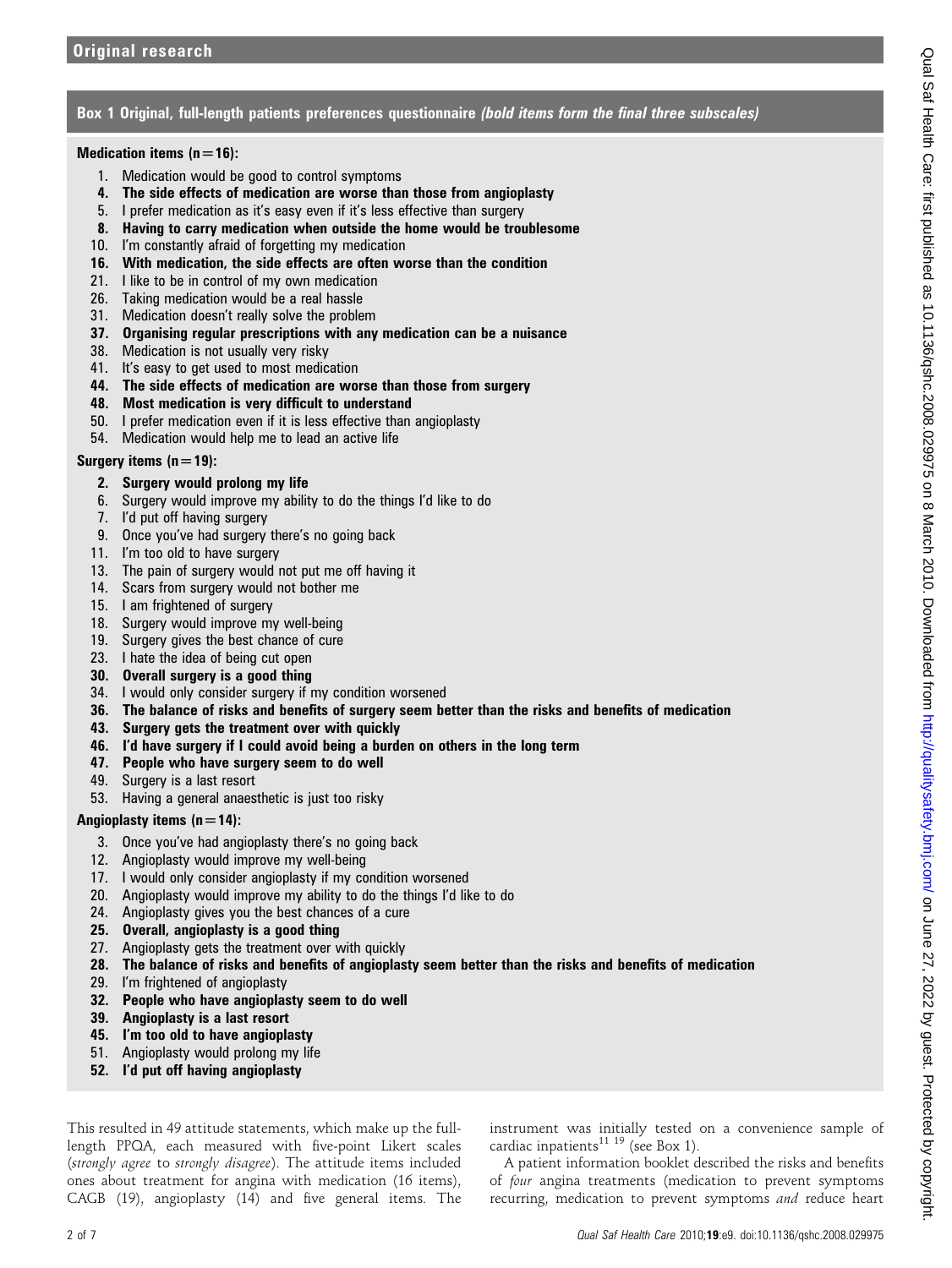| <b>Subscale scores</b> | <b>Medication</b><br>% (n) | Angioplasty<br>% (n) | <b>CABG</b><br>surgery<br>% (n) |
|------------------------|----------------------------|----------------------|---------------------------------|
| $<$ 10 positive        | 3(11)                      | 3(12)                | 4 (17)                          |
| 10                     | 3(11)                      | 2(9)                 | 4 (13)                          |
| 11                     | 6(20)                      | 4(13)                | 6(19)                           |
| 12                     | 14 (46)                    | 10(33)               | 5(18)                           |
| 13                     | 12 (40)                    | 4(16)                | 13 (42)                         |
| 14                     | 14 (45)                    | 9(31)                | 8(26)                           |
| 15                     | 9(28)                      | 9(32)                | 9(28)                           |
| 16                     | 10(31)                     | 8(27)                | 12 (38)                         |
| 17                     | 7(23)                      | 10(33)               | 15 (48)                         |
| 18                     | 7(22)                      | 13 (44)              | 12 (40)                         |
| 19                     | 5(17)                      | 5(18)                | 5(17)                           |
| 20                     | 5(17)                      | 8(26)                | 4(14)                           |
| 21                     | 1(2)                       | 6(21)                | 1(4)                            |
| $22+$ negative         | 4 (14)                     | 9(14)                | 2(7)                            |
| Range $(6-30)$         | $6 - 27$                   | $6 - 24$             | $6 - 23$                        |
| Mean (SD)              | 14.85 (3.46)               | 15.96 (3.58)         | 15.12 (3.36)                    |
| No. of respondents     | 327                        | 329                  | 331                             |

CABG, coronary artery bypass graft.

attack risk, angioplasty, and CABG) and the implications of no treatment. The booklet was based on British Heart Foundation literature and information from collaborating cardiologists and surgeons. Patients were instructed to read the information sheet and the booklet before ranking the four treatments in order of preference, and then completing the attitude statements. Core items from the Coronary Revascularisation Outcome Questionnaire  $(CROQ)^{20}$  were used to measure the impact of angina on the patient's life. Other questions measured strength of treatment preference, treatment acceptability, preferred mode of decision-making $^{21}$  and sociodemographic characteristics.

#### The sample

The Medical Research Council General Practice Research Framework has a network of research general practices across Britain, representing approximately 1% of the British population. The target sample, recruited from this, was adult patients with angina. Patients were identified by the participating practice staff using computer searches of their prescribing records to select all patients (aged 18+) currently prescribed medication for angina (nitrate or glyceryl trinitrate spray/tablets/patch, etc) plus a b-blocker, calcium channel blocker, aspirin or clopidogrel (excluding patients only taking the latter). Exclusion criteria were patients who had undergone angiography, CABG or PTCA, patients who were already "flagged" as not wishing to be

Table 2a Medication items: itemeitem correlations (homogeneity)

contacted about research, and those whom doctors decided it would be inappropriate to approach. Patients were sent a personally addressed letter signed by their doctors inviting them to complete the questionnaire, a consent form, the information leaflet, a booklet about the study and reply-paid envelope to return the questionnaire and the consent form to the research team.

The Medical Research Council General Practice Research Framework approached 97 general practices, of which 15 expressed interest, 24 declined and 58 failed to respond. Seven practices finally undertook patient identification, covering County Durham (1 practice), Cleveland (1), Kent (2), Cornwall (1) and Devon (2). They provided a list of 708 patients, of whom 383 (54%) responded. The number of reminders was limited to one by the research ethics committee that approved the study.

#### Analysis/item selection

Rigorous scientific procedures of psychometric testing were adopted to assess item redundancy, scaling, reliability, validity and factor structure of the PPQA.<sup>22-25</sup> Additional analyses (frequency distributions, means,  $\chi^2$  tests) examined the associations between preferences scale scores and patients' sociodemographic and health status characteristics.

## RESULTS

#### Response

Of 708 questionnaires mailed, 383 (54%) were returned completed after one reminder and 25 (4%) were returned blank (14 gave no reason, 2 denied having angina, 5 declined to participate, 3 stated the person had died, 1 stated the person had Alzheimer's disease). In addition, two patients telephoned saying they did not have angina (refuting their doctors' diagnosis). Of those responding, almost half were aged  $75+$  (48%), 41% were female and most (99%) were white. Twenty-seven per cent claimed their angina had caused them trouble in the past 4 weeks ("some", "quite a lot", "a lot").

#### Scaling acceptability and reliability (homogeneity)

Item response rate was 90-94%, except for two items with nonresponse of more than 10%, which were eliminated (items 9 and 12: see Box 1). Item endorsement did not exceed 80% for any item, only for combinations of categories (eg, "strongly agree" plus "agree"). Item means should be close to the midpoint (2.5 on five-point scales); thus, items <1.25 and >3.75 should be removed. All item means were in an acceptable range. With the skewness statistic, 0 represents a perfectly normal distribution, although it is rarely achieved with patient-based questionnaires. The skew thus judged as acceptable for all items  $(\pm 1.00)$ .

| <b>Medication items</b>                                                         | 4     | 8     | 16    | 37    | 44    | 48    |  |  |
|---------------------------------------------------------------------------------|-------|-------|-------|-------|-------|-------|--|--|
| 4. "The side effects of medication are<br>worse than those from angioplasty"    |       | 0.210 | 0.420 | 0.215 | 0.515 | 0.224 |  |  |
| 8. "Having to carry medication when<br>outside the home would be troublesome"   | 0.210 |       | 0.413 | 0.414 | 0.211 | 0.311 |  |  |
| 16. "With medication, the side effects are<br>often worse than the condition"   | 0.420 | 0.413 |       | 0.311 | 0.516 | 0.318 |  |  |
| 37. "Organising regular prescriptions with<br>any medication can be a nuisance" | 0.215 | 0.414 | 0.311 |       | 0.211 | 0.411 |  |  |
| 44. "The side effects of medication are<br>worse than those from surgery"       | 0.515 | 0.211 | 0.516 | 0.211 |       | 0.210 |  |  |
| 48. "Most medication is very difficult to<br>understand"                        | 0.224 | 0.311 | 0.318 | 0.411 | 0.210 |       |  |  |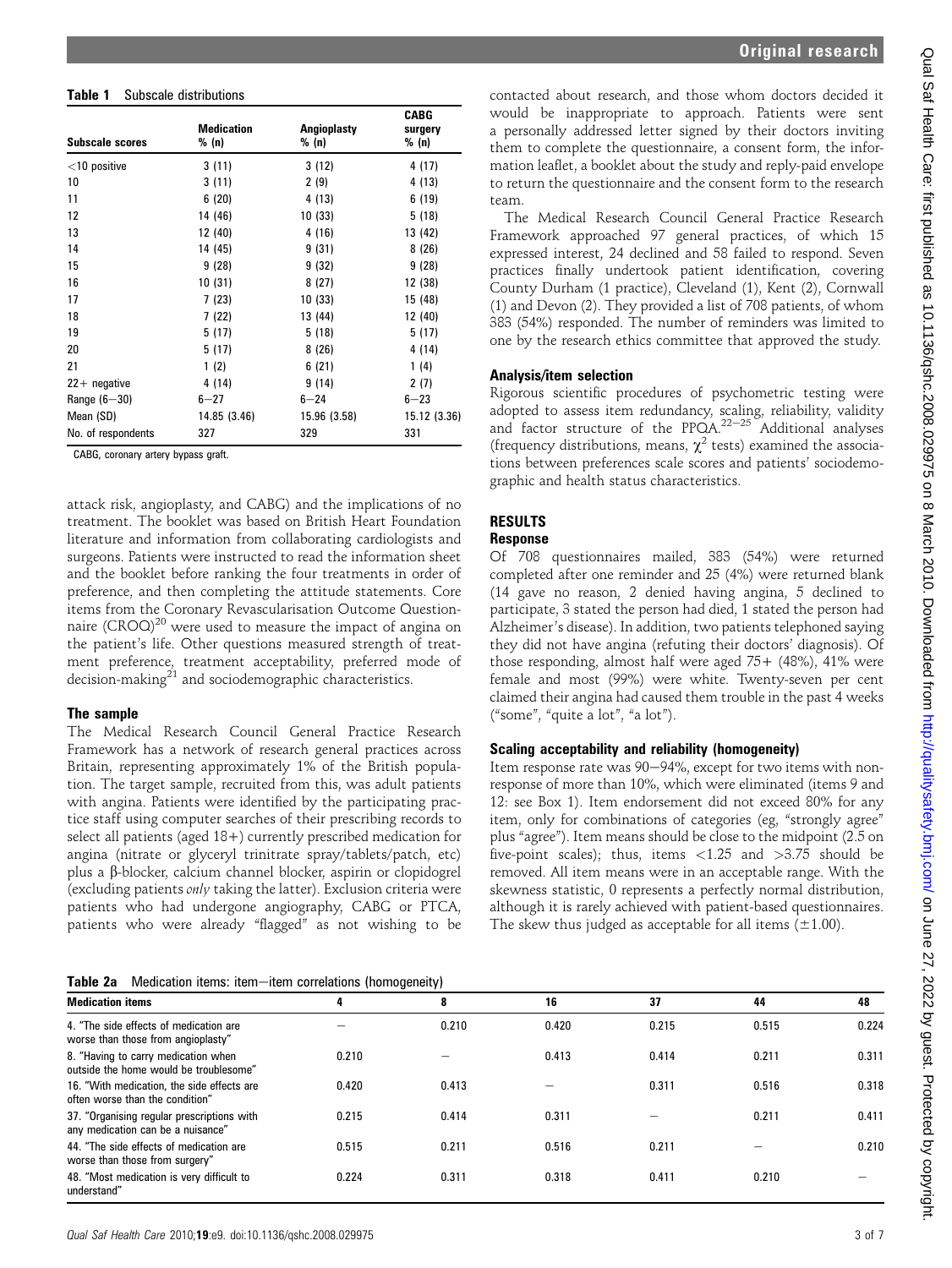#### Table 2b Angioplasty items: itemeitem correlations (homogeneity)

| Angioplasty items                                                                                                  | 25    | 28    | 32    | 39    | 45    | 52    |
|--------------------------------------------------------------------------------------------------------------------|-------|-------|-------|-------|-------|-------|
| 25. "Overall, angioplasty is a good thing"                                                                         |       | 0.525 | 0.570 | 0.221 | 0.333 | 0.430 |
| 28. "The balance of risks and benefits of<br>angioplasty seem better than the risks and<br>benefits of medication" | 0.525 |       | 0.423 | 0.210 | 0.322 | 0.318 |
| 32. "People who have angioplasty seem to<br>do well"                                                               | 0.570 | 0.423 |       | 0.210 | 0.334 | 0.410 |
| 39. "Angioplasty is a last resort"                                                                                 | 0.221 | 0.210 | 0.210 |       | 0.420 | 0.422 |
| 45. "I'm too old to have angioplasty"                                                                              | 0.333 | 0.322 | 0.334 | 0.420 |       | 0.612 |
| 52. "I'd put off having angioplasty"                                                                               | 0.430 | 0.318 | 0.410 | 0.422 | 0.612 |       |

Item-item correlations were used to eliminate items on grounds of redundancy or non-homogeneity. No item-item correlation exceeded the threshold of >0.70. Six of the medication items, nine of the surgical items and four of the angioplasty items had weak correlations with three or more other items and were eliminated. In addition, items were dropped if their correlations with the total scale score were  $\leq 0.20$ <sup>25-27</sup> They were also eliminated depending on their influence on Cronbach's  $\alpha$  for the scale (by removing each item in turn).

Consideration of all these criteria for scaling and homogeneity resulted in the items shown in bold in Box 1 being selected for inclusion in three 6-item subscales (medication, angioplasty, CABG surgery). All negatively worded items were reverse-coded before Cronbach's  $\alpha$  was calculated (as varying directions in the coding can influence the result) and before summing to form the subscale scores (low scores=most positive preferences; high scores=most negative preferences). Table 1 shows the final subscale score distributions. Attitudes were most negative towards the two more invasive treatments, angioplasty and CABG surgery. The subscale shows that 41% of respondents scored  $\geq$ 18 (mid-point of the scale) for angioplasty compared with 39% for CABG and 22% for medication.

Tables 2a-c show that thresholds for inclusion were met for item-item and item-total correlations, means, Cronbach's  $\alpha$ 's and skew for the retained items.

The final subscales achieved acceptable Cronbach's  $\alpha$ 's  $>0.70$ (table 3). All subscale-total correlations were statistically significant (Spearman's rank order: angiography-total: 0.806,  $p < 0.01$ ; CABG-total: 0.689,  $p < 0.01$ ; medication-total: 0.335, p<0.01). Items correlated more highly with their own subscales than with the other two subscales, confirming their homogeneity as well as their convergent and discriminant validity. Item-item correlations for each subscale are shown in table 3.

Test-retest correlations at 4 weeks for all subscale items with a small volunteer subsample ( $n=10$ ) ranged between Spearman's r of 0.325 and a perfect correlation of 1.00; 11 of the 18 item correlations were >0.50.

# **Validity**

Table 4 shows that correlations were in the expected directions: respondents who scored worst on the CROQ symptoms and psychosocial functioning scales were more likely to express preferences for the most invasive procedure (CABG) and less likely to express preferences for the least invasive treatment (medication). There were no associations with angioplasty (widely considered to be the mid-level procedure with respect to invasiveness) and the CROQ variables.

The subscale-subscale correlations were acceptable, with medication being the weakest (not unexpectedly, as all patients were already taking medication but had not experienced angiography or surgery, and thus might feel positive towards it regardless of their feelings for the other treatments).

The surgery subscale was highly significantly associated with all CROQ subscales except physical functioning, in support of its construct validity: as might be expected, more positive attitudes towards surgery were associated with greater impact of the condition on life. It was not associated with age or sex. The associations with medication were the reverse (only statistically significant for CROQ psychosocial functioning and symptoms), as would also be expected (except for physical functioning, where there was no association). The mid-level invasive treatment subscale (angioplasty) was not significantly associated with the CROQ subscales.

Table 5 adds further support to the construct validity of the subscales as strength of preference and degree of acceptability of each treatment correlated significantly, in the expected directions, with each one.

Exploratory factor analysis was used to explore attitude dimensions underlying the questionnaire, using the criteria that the correlation matrix should reveal many coefficients >0.30, the Kaiser-Meyer-Olkin Measure of Sampling Adequacy should exceed  $>0.60^{28}$  <sup>29</sup> and Bartlett's Test of Sphericity should be statistically significant at  $p=0.001$  to support the factorability of the correlation matrix (suggesting factor analysis is appropriate).<sup>30</sup> Eigenvalues should be  $>1.0$  to support the construct

|  | Table 2c Surgery items: item-item correlations (homogeneity) |  |  |  |
|--|--------------------------------------------------------------|--|--|--|
|--|--------------------------------------------------------------|--|--|--|

| <b>Table 20</b> Ourgely Reflix. Refli Refli Correlations (Homogeneity)                                         |       |       |       |       |       |       |  |  |
|----------------------------------------------------------------------------------------------------------------|-------|-------|-------|-------|-------|-------|--|--|
| <b>Surgery items</b>                                                                                           | 2     | 30    | 36    | 43    | 46    | 47    |  |  |
| 2. "Surgery would prolong my life"                                                                             |       | 0.512 | 0.430 | 0.440 | 0.244 | 0.313 |  |  |
| 30. "Overall surgery is a good thing"                                                                          | 0.512 | -     | 0.420 | 0.512 | 0.410 | 0.518 |  |  |
| 36. "The balance of risks and benefits of<br>surgery seem better than the risks and<br>benefits of medication" | 0.430 | 0.420 | -     | 0.450 | 0.231 | 0.305 |  |  |
| 43. "Surgery gets the treatment over with<br>quickly"                                                          | 0.440 | 0.512 | 0.450 |       | 0.301 | 0.432 |  |  |
| 46. "I would have surgery if I could avoid<br>being a burden on others in the long term"                       | 0.244 | 0.410 | 0.231 | 0.301 |       | 0.311 |  |  |
| 47. "People who have surgery seem to do well"                                                                  | 0.313 | 0.518 | 0.310 | 0.432 | 0.311 |       |  |  |
|                                                                                                                |       |       |       |       |       |       |  |  |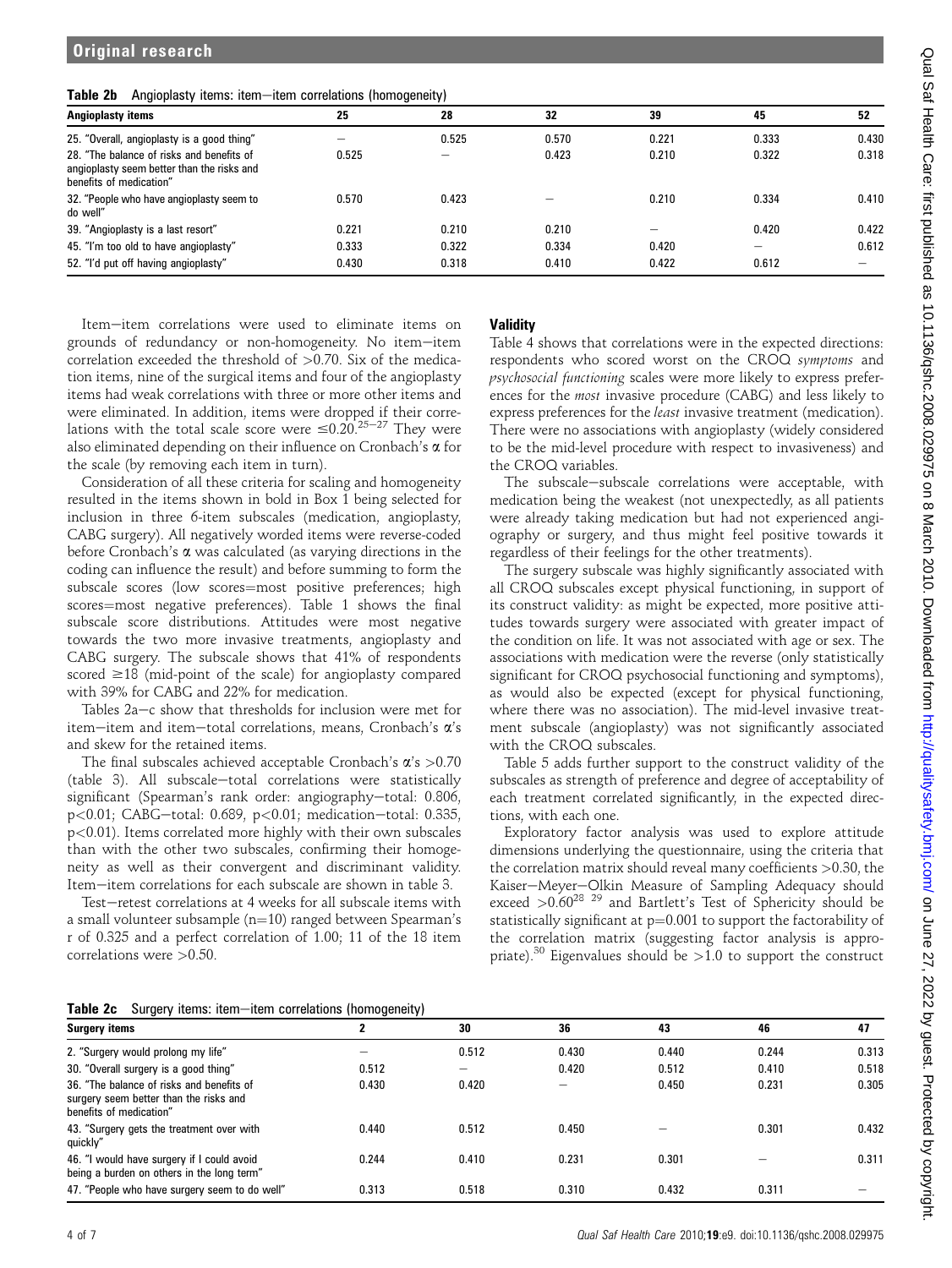#### Table 3 Reliability (homogeneity)

| <b>Subscales and items</b>                                                                                         | <b>Corrected</b><br>item-total<br>correlations<br>for subscale<br>items | Cronbach's $\alpha$ :<br>if item deleted<br>from six-item<br>subscale | Mean/SD (range 5-30<br>(five-item response<br>$categories \times six$ items<br>per subscale: range of<br>subscale: $6-30$ )) | % floor<br><i>(positive</i><br>end scores) | % ceilina<br>(negative<br>end scores) | <b>Skewness</b><br>(skewness:<br>symmetry<br>of<br>distribution<br>$normal = 0$ |
|--------------------------------------------------------------------------------------------------------------------|-------------------------------------------------------------------------|-----------------------------------------------------------------------|------------------------------------------------------------------------------------------------------------------------------|--------------------------------------------|---------------------------------------|---------------------------------------------------------------------------------|
| <b>Medication subscale</b>                                                                                         |                                                                         | Subscale: 0.715                                                       | Subscale: 14.853/3.461                                                                                                       |                                            |                                       | 0.632                                                                           |
| 4. "The side effects of medication are<br>worse than those from angioplasty"                                       | 0.408                                                                   | 0.688                                                                 | 3.33/0.820                                                                                                                   | 8                                          | 3                                     | 0.157                                                                           |
| 8. "Having to carry medication when<br>outside the home would be troublesome"                                      | 0.440                                                                   | 0.679                                                                 | 3.79/0.938                                                                                                                   | 18                                         | 2                                     | 0.981                                                                           |
| 16. "With medication, the side effects are<br>often worse than the condition"                                      | 0.536                                                                   | 0.649                                                                 | 2.50/0.909                                                                                                                   | 11                                         | $\overline{c}$                        | 0.415                                                                           |
| 37. "Organising regular prescriptions with<br>any medication can be a nuisance"                                    | 0.447                                                                   | 0.678                                                                 | 3.64/0.998                                                                                                                   | 13                                         | 4                                     | 0.967                                                                           |
| 44. "The side effects of medication are<br>worse than those from surgery"                                          | 0.448                                                                   | 0.680                                                                 | 3.37/0.712                                                                                                                   | 4                                          | 1                                     | 0.111                                                                           |
| 48. "Most medication is very difficult to<br>understand"                                                           | 0.426                                                                   | 0.684                                                                 | 3.41/1.003                                                                                                                   | $\overline{1}$                             | 5                                     | 0.747                                                                           |
| Angiography subscale                                                                                               |                                                                         | Subscale: 0.769                                                       | Subscale: 15.961/3.578                                                                                                       |                                            |                                       | $-0.220$                                                                        |
| 25. "Overall, angioplasty is a good thing"                                                                         | 0.558                                                                   | 0.730                                                                 | 2.29/0.694                                                                                                                   | 12                                         | $<$ 1                                 | $-0.103$                                                                        |
| 28. "The balance of risks and benefits of<br>angioplasty seem better than the risks and<br>benefits of medication" | 0.474                                                                   | 0.744                                                                 | 2.79/0.818                                                                                                                   | 6                                          | 1                                     | $-0.124$                                                                        |
| 32. "People who have angioplasty seem to<br>do well"                                                               | 0.509                                                                   | 0.743                                                                 | 2.44/0.617                                                                                                                   | 6                                          | $<$ 1                                 | $-0.546$                                                                        |
| 39. "Angioplasty is a last resort"                                                                                 | 0.413                                                                   | 0.767                                                                 | 2.91/1.048                                                                                                                   | 6                                          | 9                                     | $-0.100$                                                                        |
| 45. "I'm too old to have angioplasty"                                                                              | 0.578                                                                   | 0.718                                                                 | 3.32/1.081                                                                                                                   | 13                                         | 7                                     | $-0.349$                                                                        |
| 52. "I'd put off having angioplasty"                                                                               | 0.636                                                                   | 0.699                                                                 | 3.30/0.970                                                                                                                   | 9                                          | 3                                     | $-0.196$                                                                        |
| Surgery (CABG) subscale                                                                                            |                                                                         | Subscale: 0.774                                                       | Subscale: 15.121/3.357                                                                                                       |                                            |                                       | $-0.298$                                                                        |
| 2. "Surgery would prolong my life"                                                                                 | 0.534                                                                   | 0.737                                                                 | 2.61/0.903                                                                                                                   | 13                                         | $\overline{2}$                        | $-0.100$                                                                        |
| 30. "Overall surgery is a good thing"                                                                              | 0.630                                                                   | 0.713                                                                 | 2.48/0.811                                                                                                                   | 10                                         | $\mathbf{1}$                          | 0.188                                                                           |
| 36. "The balance of risks and benefits of<br>surgery seem better than the risks and<br>benefits of medication"     | 0.514                                                                   | 0.712                                                                 | 2.92/0.851                                                                                                                   | 6                                          | 2                                     | $-0.230$                                                                        |
| 43. "Surgery gets the treatment over with<br>quickly"                                                              | 0.606                                                                   | 0.718                                                                 | 2.53/0.815                                                                                                                   | 9                                          | $\mathbf{1}$                          | 0.121                                                                           |
| 46. "I would have surgery if I could avoid<br>being a burden on others in the long term"                           | 0.374                                                                   | 0.780                                                                 | 2.27/0.886                                                                                                                   | 18                                         | 1                                     | 0.551                                                                           |
| 47. "People who have surgery seem to do<br>well"                                                                   | 0.493                                                                   | 0.749                                                                 | 2.31/0.666                                                                                                                   | 10                                         | 1                                     | $-0.278$                                                                        |

CABG, coronary artery bypass graft.

Codes were reversed for negative questionnaire items throughout so positive responses=lowest and negative responses=highest scores.

|  |  | Table 4 Convergent and discriminant validity correlations (Spearman's rank order) |  |  |  |
|--|--|-----------------------------------------------------------------------------------|--|--|--|
|--|--|-----------------------------------------------------------------------------------|--|--|--|

|                                                          | <b>Medication</b><br>subscale score | Angioplasty<br>subscale score | Surgery<br>subscale score | <b>Total score of three</b><br>subscales + |
|----------------------------------------------------------|-------------------------------------|-------------------------------|---------------------------|--------------------------------------------|
| Age                                                      | $-0.045$                            | $-0.024**$                    | $-0.108$                  | $-0.229**$                                 |
| Sex                                                      | $-0.090$                            | $-0.182**$                    | $-0.98$                   | $-0.66$                                    |
| CROQ symptoms (seven items) summed score                 | $-0.138*$                           | $-0.056$                      | 0.084                     | $-0.094$                                   |
| CROQ psychosocial functioning (14 items)<br>summed score | $-0.171**$                          | $-0.062$                      | $0.153*$                  | $-0.076$                                   |
| CROQ cognitive functioning (three items)<br>summed score | $-0.099$                            | $-0.46$                       | $0.113*$                  | $-0.045$                                   |
| CROQ physical functioning (eight items)<br>summed score  | $-0.095$                            | $-0.105$                      | 0.051                     | $-0.106$                                   |
| <b>Medication subscale</b>                               |                                     | $-0.210*$                     | $-0.296**$                | $0.303**$                                  |
| Angiography subscale                                     | $-0.210*$                           |                               | $0.576**$                 | $0.809**$                                  |
| Surgery subscale                                         | $-0.296**$                          | $0.576**$                     | -                         | $0.682**$                                  |
| Total subscale score+                                    | $0.303**$                           | $0.809**$                     | $0.682**$                 |                                            |

CROQ, Coronary Revascularisation Outcome Questionnaire.<br>\*p<0.05<br>\*\*p<0.01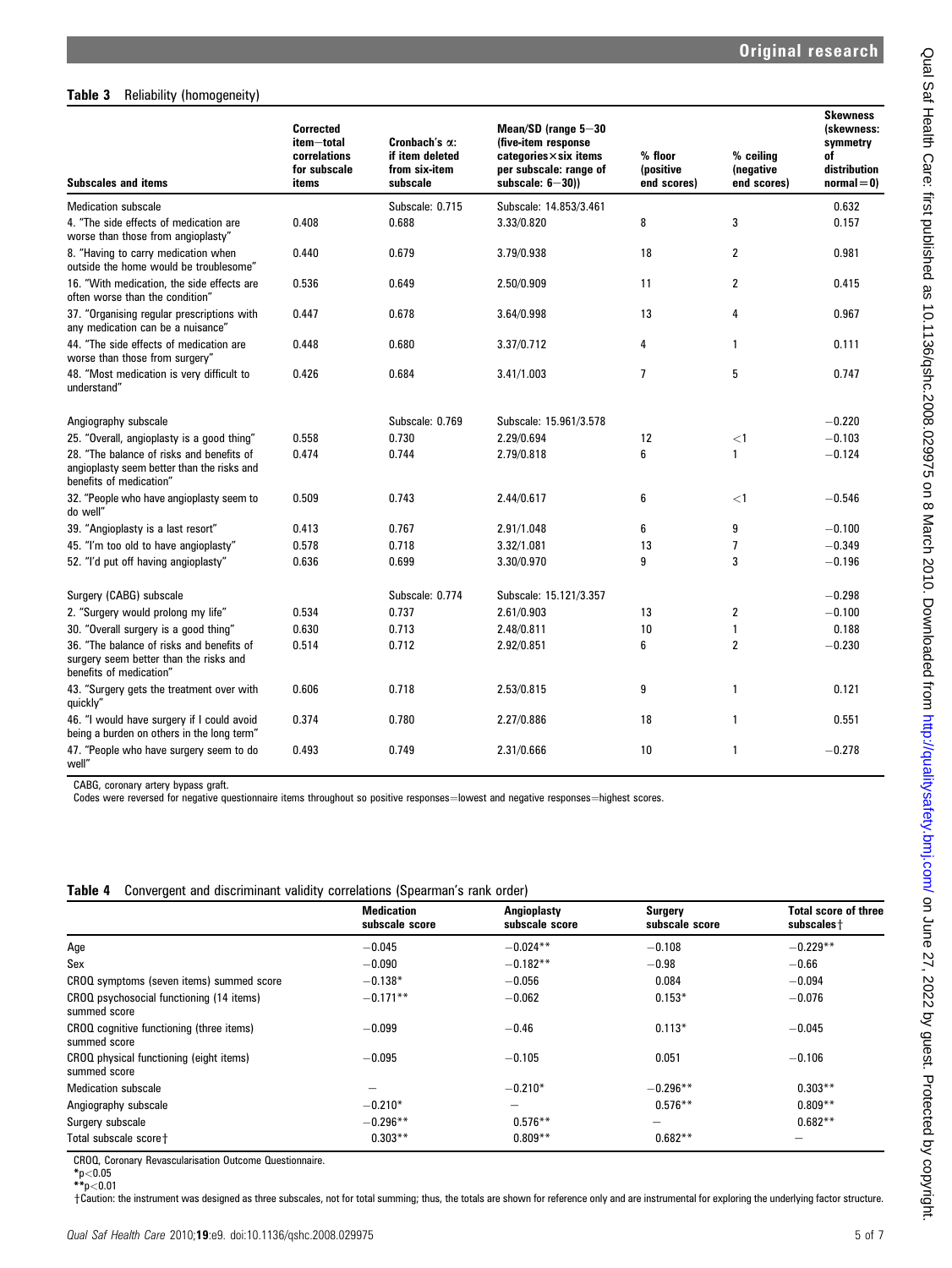### Table 5 Validity correlations

|                                                                                                       | <b>Medication</b><br>subscale (low<br>scores<br>positive-high<br>scores<br>negative<br>attitudes) | Angiography<br>subscale (low<br>scores<br>positive-high<br>scores<br>negative<br>attitudes) | Surgery<br>subscale (low<br>scores<br>positive-high<br>scores<br>negative<br>attitudes) | <b>Total</b><br>subscales | Degner<br>decision-<br>making<br>scale<br>(ranked high<br>to low<br>preference<br>for<br>involvement) | Age        | Sex        |
|-------------------------------------------------------------------------------------------------------|---------------------------------------------------------------------------------------------------|---------------------------------------------------------------------------------------------|-----------------------------------------------------------------------------------------|---------------------------|-------------------------------------------------------------------------------------------------------|------------|------------|
| Strength of preference for (very strong-low-not at all strong preference-high)                        |                                                                                                   |                                                                                             |                                                                                         |                           |                                                                                                       |            |            |
| Medication to prevent symptoms                                                                        | $0.260**$                                                                                         | $-0.240**$                                                                                  | $-0.107$                                                                                | $-0.048$                  | $-0.046$                                                                                              | 0.065      | $-0.008$   |
| Medication to prevent symptoms and<br>reduce risk                                                     | $0.304**$                                                                                         | $-0.296**$                                                                                  | $-0.175**$                                                                              | $-0.093$                  | $-0.057$                                                                                              | $-0.004$   | 0.009      |
| Angiography                                                                                           | $-0.168**$                                                                                        | $0.570**$                                                                                   | $0.492**$                                                                               | $0.498**$                 | $-0.077$                                                                                              | $-0.128*$  | $-0.082$   |
| CABG                                                                                                  | $-0.192*$                                                                                         | $0.541**$                                                                                   | $0.627**$                                                                               | $0.504**$                 | $-0.129*$                                                                                             | $-0.173**$ | $-0.146**$ |
| Degree of acceptability for (very acceptable low-not at all acceptable high)                          |                                                                                                   |                                                                                             |                                                                                         |                           |                                                                                                       |            |            |
| Medication to prevent symptoms                                                                        | $0.258**$                                                                                         | $-0.166**$                                                                                  | $-0.069$                                                                                | 0.014                     | $-0.123*$                                                                                             | 0.035      | $-0.034$   |
| Medication to prevent symptoms and<br>reduce risk                                                     | $0.298**$                                                                                         | $-0.255**$                                                                                  | $-0.159**$                                                                              | $-0.068$                  | 0.080                                                                                                 | $-0.052$   | 0.002      |
| Angiography                                                                                           | $-0.145**$                                                                                        | $0.573**$                                                                                   | $0.477**$                                                                               | $0.515**$                 | $-0.076$                                                                                              | 0.063      | $-0.097$   |
| CABG                                                                                                  | $-0.190**$                                                                                        | $0.555**$                                                                                   | $0.570**$                                                                               | $0.501**$                 | 0.060                                                                                                 | $-0.144**$ | $-0.178**$ |
| Degner decision-making scale (ranked<br>high to low preference for involvement in<br>decision-making) | 0.015                                                                                             | $-0.720$                                                                                    | $0.134*$                                                                                | $-0.068$                  | -                                                                                                     | $-0.043$   | $-0.027$   |

CABG, coronary artery bypass graft.

 $*_{p<0.05}$ 

\*\*p<0.01

validity of the scale. Factor analysis of the 18 items that make up the three subscales produced four factors accounting for 57% of the total variation between patients. Factor 1 comprised mainly CABG surgery items, component 2 comprised mainly angioplasty items and components 3 and 4 comprised mainly, but overlapping, medication items.

#### **DISCUSSION**

The PPQA was shown to be reliable and valid with our sample, although its factor structure requires further confirmation with a larger representative sample of patients with cardiovascular disease in primary and secondary care. The analyses strongly support the psychometric properties of the angioplasty and surgery preference subscales, whereas medication was the weakest. This is unsurprising as medication can be popular because of its low invasiveness and does not exclude positive attitudes towards more invasive treatments.

The preference subscales showed that attitudes were most negative towards the two more invasive treatments: angioplasty and CABG surgery. More positive attitudes towards CABG surgery, and more negative attitudes towards medication, were associated with greater impact of the condition on life. The CABG subscale (although not the others) was highly significantly associated with greater severity of disease on all CROQ subscales except ADL, in support of its construct validity.

The UK NHS modernisation plan included setting up the Expert Patients' Programme, which aimed to involve people more in their health care, increasing patient choice. Development of knowledge on patients' preferences for treatment could inform policy and shared decision-making between patients and doctors, empower patients, strengthen patient choice and thereby patients' adherence to treatment, with implications for treatment effectiveness. The increasing use of evidence-based medicine has been described as marking a paradigm shift in clinical practice.<sup>31</sup> Patient-centred medicine has similarly been described as a "Copernican Revolution". <sup>32-33</sup> The development of the PPQA contributes to the growing body of evidence-based patient choice, by providing an instrument through which patients' relative preferences for treatments can be established, along with indicators of their rationales for choice.

Acknowledgements We would like to thank staff at the Medical Research Council General Practice Research Framework for facilitating the study and recruiting the practices, and the practice staff who sampled the patients and despatched our questionnaire packs and reminders. AB would like to thank Professor Paul Dieppe, formerly director of MRC HSRC, for funding her time for managing, analysing and writing up the study, and Ms Corinne Ward for managing the questionnaire mailing, and reminders, with the practices, checking in replies, coding, data entry and management on SPSS. Ethical consent for the study was given by London MREC, and the R&D and Clinical Governance sections of the PCTs within each practice area.

Funding Medical Research Council Health Services Research Collaboration.

Competing interests None.

Patient consent Obtained.

**Provenance and peer review** Not commissioned; externally peer reviewed.

#### **REFERENCES**

- 1. **Cheng DC,** Bainbridge D, Martin JE, et al. The Evidence-based Perioperative Outcomes Research Group. Does off-pump coronary artery bypass reduce mortality, morbidity, and resource utilization when compared with conventional coronary artery bypass? A meta-analysis of randomized trials. Anesthesiology 2005:102:188-203
- 2. Sculpher M, Smith D, Clayton T, et al. Coronary angioplasty versus medical therapy for angina. Health service costs based on the second Randomized Intervention Treatment of Angina (RITA-2) trial. Eur Heart J 2002;23:1291.
- 3. Sudlow CL, Lonn E, Pignone M, et al. Secondary prevention of ischaemic cardiac events. In: Godlee F, ed. Clinical evidence. London: BMJ Publishing Group, 2000:  $83 - 113$
- 4. **Shaw M,** Maxwell R, Rees K, et al. Gender and age inequity in the provision of coronary revascularisation in England in the 1990s: is it getting better? Soc Sci Med 2004:59:2499-507.
- 5. Department of Health. National service framework for coronary heart disease: modern standards and service models. London: Department of Health, 2000.
- 6. TIME Investigators. Trial of invasive versus medical therapy in elderly patients with chronic symptomatic coronary artery disease (TIME): a randomised trial. Lancet  $2001:358:951-7$
- **Elder AT.** Which benchmarks for age discrimination in acute coronary syndrome? Age Ageing 2005;34:4-5.
- **Richards H,** McConnachie A, Morrison C, et al. Social and gender variation in the prevalence, presentation and general practitioner provisional diagnosis of chest pain. J Epidemiol Community Health 2000;54:714-8.